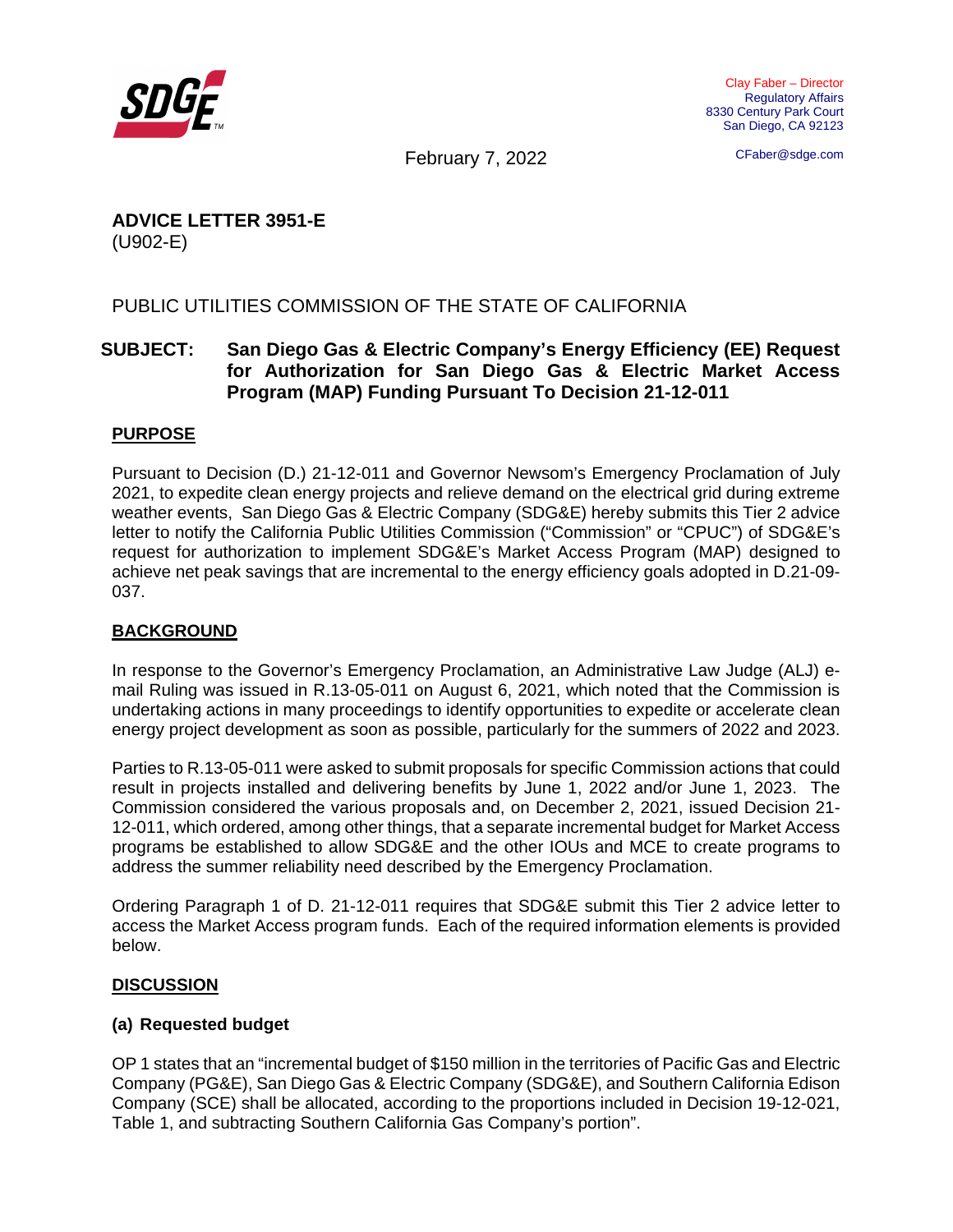SDG&E calculates its proportional share of the \$150 million to be \$22.8 million using the following methodology:

| <b>IOU</b>      | <b>Electric Funding</b><br>Split* | <b>Gas Funding Split*</b> | <b>Market Transformation</b><br><b>Funding Split**</b> |
|-----------------|-----------------------------------|---------------------------|--------------------------------------------------------|
| PG&E            | 44.5%                             | 50.4%                     | 45.5%                                                  |
| SDG&E           | 15.5%                             | 7.8%                      | 14.0%                                                  |
| <b>SCE</b>      | 40.0%                             | 0.0%                      | 32.5%                                                  |
| <b>SoCalGas</b> | $0.0\%$                           | 41.8%                     | 8.0%                                                   |

D.19-12-021 Table 1. IOU Funding Shares for Market Transformation

D.19-12-021 Table 1. Subtracting SoCalGas

|            | <b>Electric</b>       | Gas            | <b>Market</b>         | <b>Summer Reliability</b> |
|------------|-----------------------|----------------|-----------------------|---------------------------|
| <b>IOU</b> | <b>Funding Split*</b> | <b>Funding</b> | <b>Transformation</b> | <b>Funding Split</b>      |
| PG&E       | 44.5%                 | 50.4%          | 45.5%                 | 49.5%                     |
| SDG&E      | 15.5%                 | 7.8%           | 14.0%                 | 15.2%                     |
| <b>SCE</b> | 40.0%                 | 0.0%           | 32.5%                 | 35.3%                     |
| Total      |                       |                | 92.0%                 | 100.0%                    |

Allocated Summer Reliability Funding is \$150 million x 15.2% = \$22.8 million

SDG&E plans to work with its contractor network to address the 2022 and 2023 summer peak and net peak load periods to the greatest extent possible and thus requests the entire allocation of \$22.8 million for its Market Access program.

#### **(b) Anticipated net peak demand savings and Total System Benefits, for both 2022 and 2023**

Table 1 below provides the expected peak and net peak demand savings and the Total System Benefit (TSB) anticipated for 2022 and 2023 for SDG&E's Market Access program. Two key aspects of the program design as described in section 4.1.1 of D.21-12-011 are that the Market Access program should set standard contractor incentives to apply to all participating contractors, and that eligible, participating contractors may select any measures (as long as they are incremental to the EE portfolio). Due to the open-ended nature of the potential measures, the values in Table 1 are only estimates. SDG&E will report on actual savings and TSB as the program is implemented and monitor the value created by the program.

| Year | <b>Peak Demand</b><br>Savings (kW) | <b>Net Peak Demand</b><br>Savings (kW) | TSB          |
|------|------------------------------------|----------------------------------------|--------------|
| 2022 | 1,600                              | .100                                   | \$5,800,000  |
| 2023 | 5,000                              | 3,200                                  | \$17,500,000 |

# Table 1 – SDG&E Peak & Net Peak Demand Savings and TSB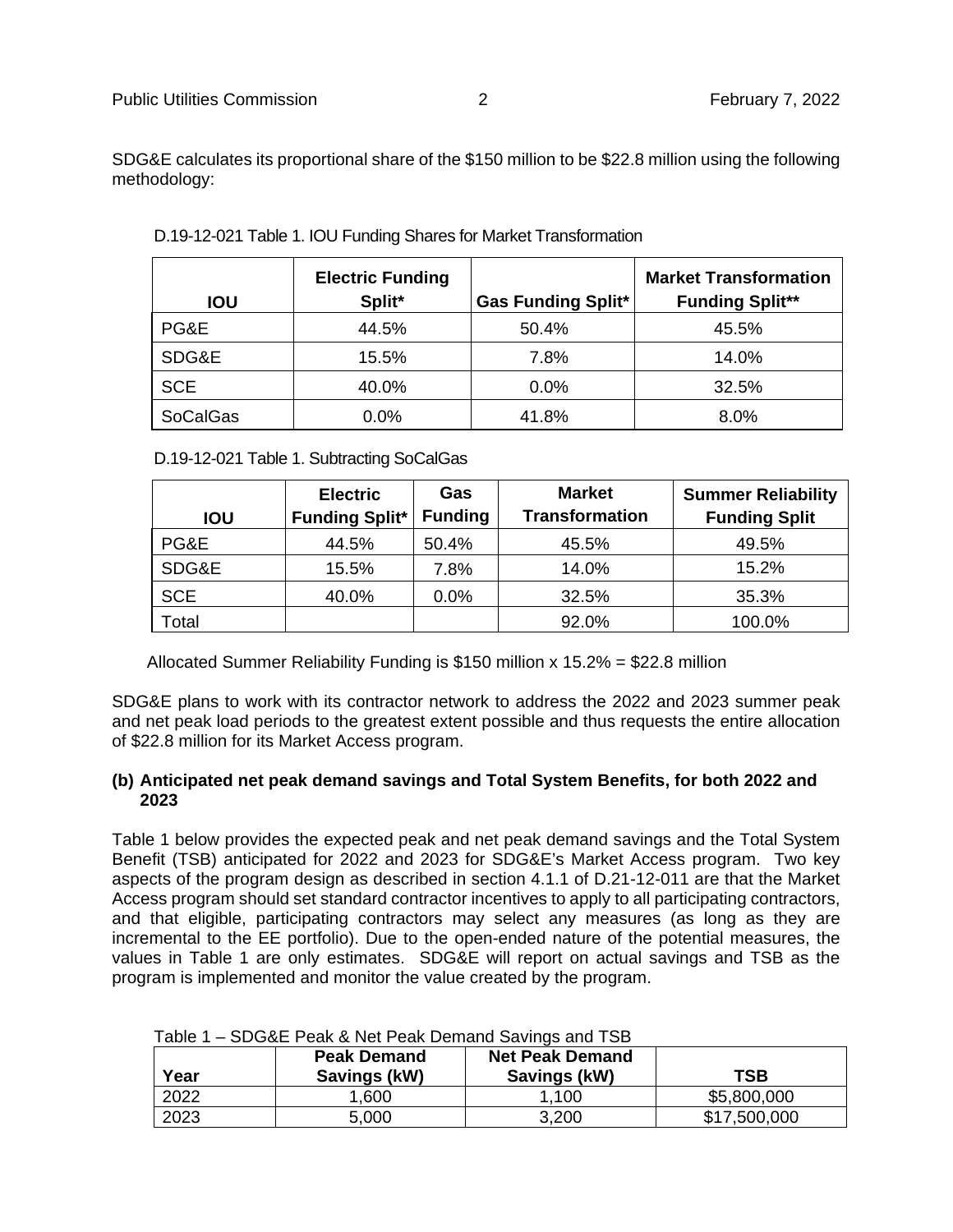#### **(c) Description of compensation structure to encourage net peak demand reductions and any bonuses or penalties that will be applied**

SDG&E plans to base Implementer incentives upon the TSB created by each project. SDG&E intends to then convert the total TSB incentive amount into an average hourly incentive and adjust this average incentive by increasing it for summer peak and summer net peak hours and reducing it for all other hours. The intent of this adjustment is to encourage implementers to focus on achieving savings in the summer peak and net peak hours without increasing the overall project TSB.

SDG&E will apply the following principles to MAP performance payments:

- The incentive associated with summer peak hours will be substantially higher than the non-summer peak hours.
- The incentive associated with summer net peak hours will be higher than the incentive for peak hours. (e.g., net peak incentive could be twice the peak incentive)
- The TSB incentive rate will be standardized across all methods of delivering net metered savings; however
- If SDG&E deems it necessary to treat Residential projects differently than Non-Residential projects because of implementer response to the program, then differences in TSB incentives or payment schedule may be created. SDG&E believes this flexibility may be necessary to ensure all customers have the potential to contribute to summer reliability.
- Total performance payments for a project may not exceed the TSB generated by that project, discounted to account for program administration costs, nor can they exceed the full project cost.

SDG&E will monitor the effectiveness of the program and may adjust incentives to improve program demand savings during peak and net peak times.

#### **(d) Description of how programs will apply a "kicker" or peak and net peak times, for June through September of 2022 and 2023**

Once SDG&E determines the average annual TSB incentive, the incentives for non-summer peak hours will be reduced and the incentives for summer peak hours will be increased so that the total annual TSB incentive does not change. Thus, participating implementers will be offered a "kicker" for installing measures that save more energy during the summer peak and net peak hours. SDG&E plans to offer a higher incentive for demand reduction during net peak hours as compared to peak hours.

SDG&E expects that the value of the performance payment for summer peak periods will be approximately 2 – 6 times the non-summer peak hours, and summer net-peak incentive values will be approximately 2 times summer peak incentive values.

#### **(e) Description of the reporting process, including at least monthly reporting specific to these programs**

Once an implementer has reported installation of a measure(s) or initiated some other type of treatment, SDG&E will provide the customer/meter information to SDG&E's NMEC engineer who will begin the population-based savings determination process. SDG&E will monitor the number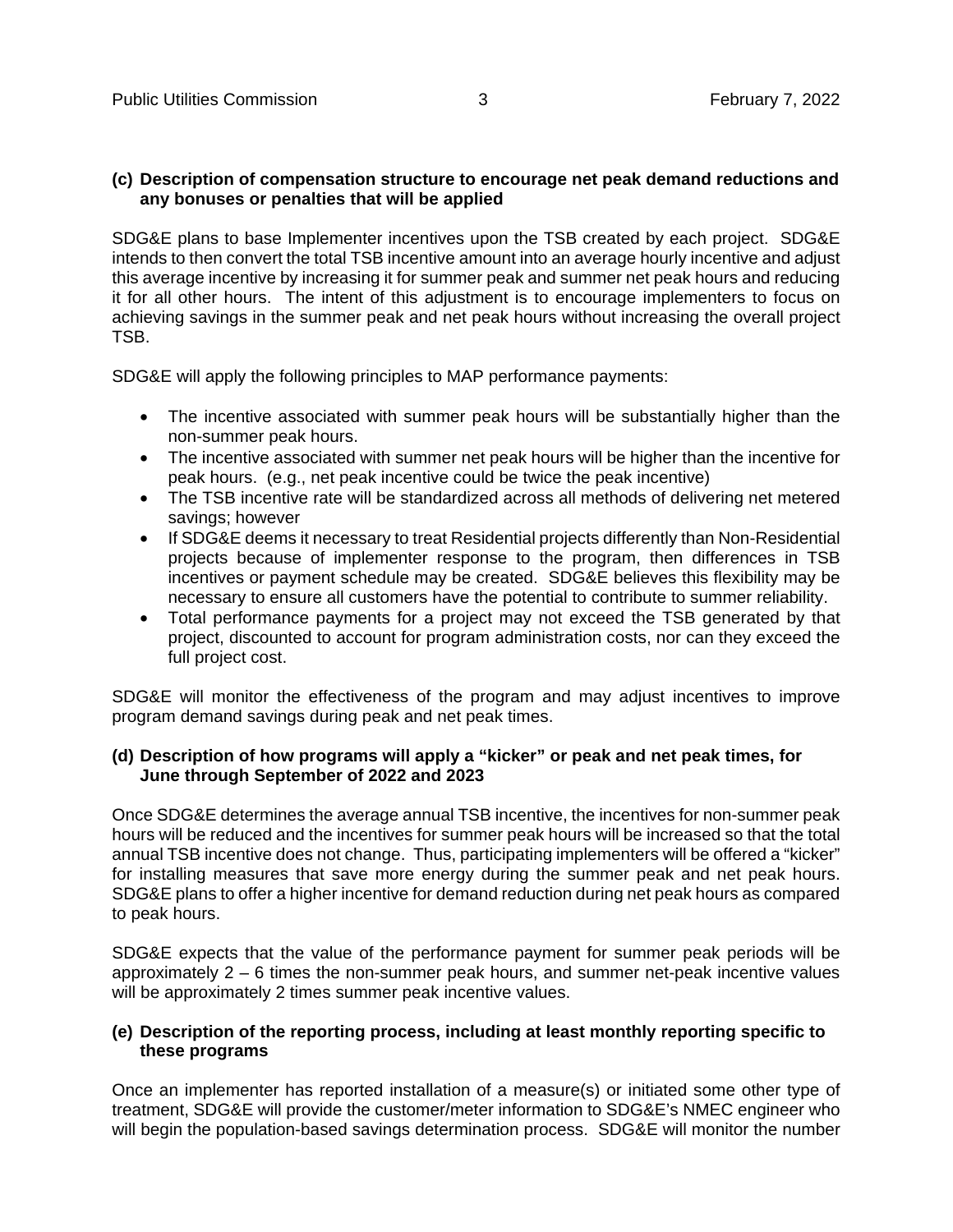of program enrollments, the associated building types, measures installed, the creation of comparative populations, and measured savings. SDG&E will report this data to the Energy Division as directed. It is anticipated that SDG&E will report forecasts of expected summer peak and net peak savings.

SDG&E also intends to provide implementers with reporting that allows them to see the measured savings they are generating.

#### **(f) Description of any plans to integrate long-lasting energy efficiency deployment with near-term opportunities like demand response, and including a description of how energy efficiency and other savings will be disaggregated and paid for**

SDG&E does not plan to integrate the Market Access Program with any near-term demand response program. Customers who participate in DR events will have their savings participation accounted for and withdrawn from the final evaluation within the NMEC calculations. Thus, ensuring the true value of the savings seen within the Market Access Program.

#### **(g) Description of how programs will be designed to achieve savings that are incremental to the main energy efficiency portfolio**

To ensure that energy savings are incremental to those obtained by SDG&E existing EE portfolio, only measures and methodologies that are incremental to SDG&E's existing EE portfolio will be allowed.

Should an installation at one customer site include both standard EE measures and Market Access measures, SDG&E's NMEC Engineer will adjust the measured savings appropriately. The actual methodology used will be determined by the NMEC Engineer.

#### **(h) Description of plan for launching program in time to deliver savings during summer 2022**

As requested below, the effective date of this advice letter is anticipated to be March 9, 2022. Once the advice letter is effective, SDG&E will start to finalize the program design details and participation process. Program descriptions and procedures will be posted to SDG&E's website and communicated to interested parties.

SDG&E plans to actively engage with potential and participating implementers to obtain a high participation level. Additionally, SDG&E will leverage its existing implementer network to enable Market Access measures to be installed during existing customer visits. Leveraging our existing implementers is anticipated to allow for a quick start to the program with other implementors joining the program as quickly as they are able. Thus, initial installations should be performed prior to the summer of 2022.

#### **EFFECTIVE DATE**

SDG&E believes this submittal is subject to Energy Division disposition and should be classified as Tier 2 (effective after staff approval) pursuant to GO 96-B and Decision 21-12-011. SDG&E respectfully requests that this submittal be approved effective March 9, 2022, 30 days from the date filed.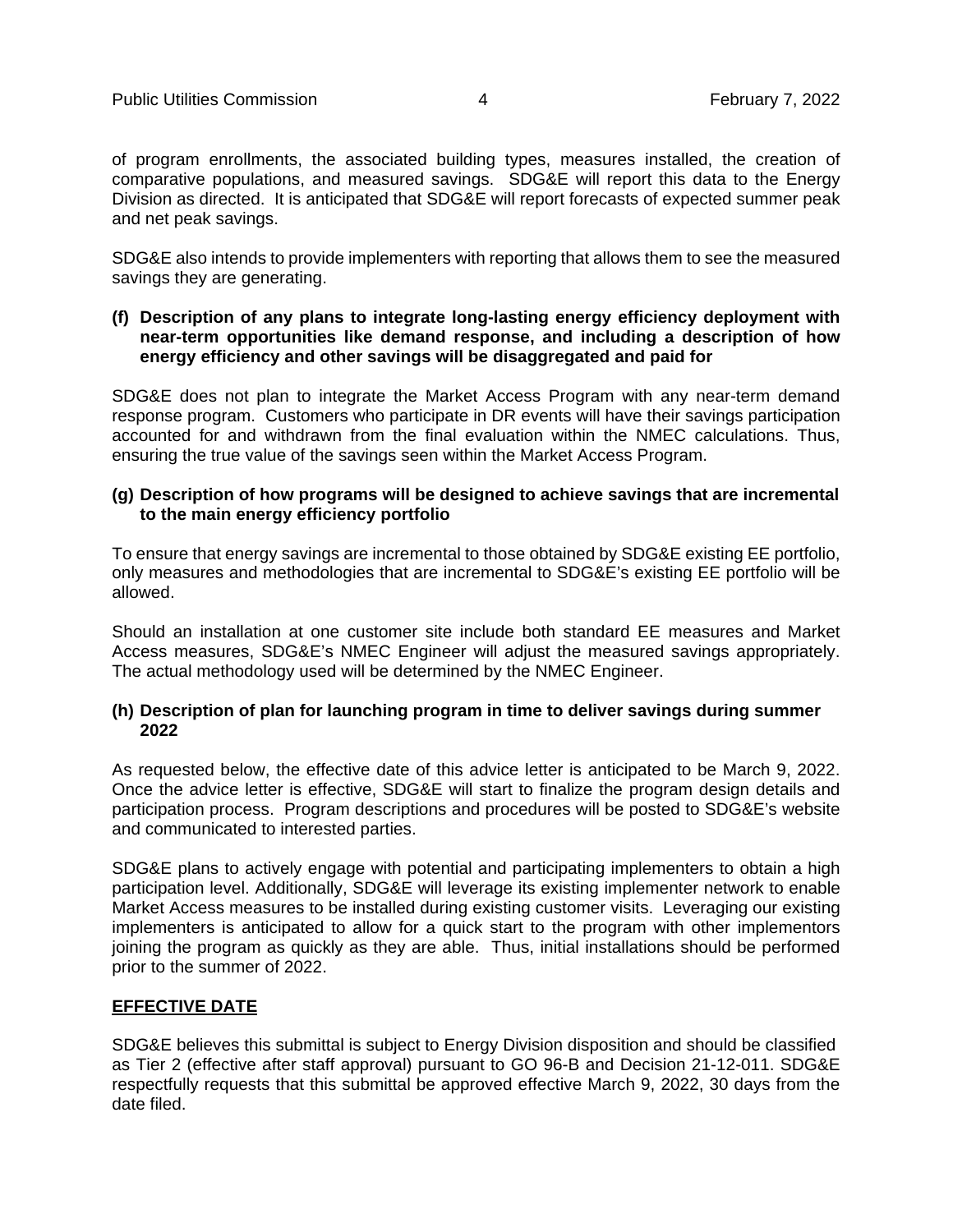#### **PROTEST**

Anyone may protest this Advice Letter to the California Public Utilities Commission. The protest must state the grounds upon which it is based, including such items as financial and service impact, and should be submitted expeditiously. The protest must be submitted electronically and must be received by February 28, 2022, which is 21 days from the date filed. There is no restriction on who may file a protest.

The protest should be sent via e-mail to the attention of the Energy Division at EDTariffUnit@cpuc.ca.gov. A copy of the protest should also be sent via e-mail to the address shown below on the same date it is delivered to the Commission.

> Attn: Greg Anderson Regulatory Tariff Manager E-mail: GAnderson@sdge.com SDGETariffs@sdge.com

#### **NOTICE**

A copy of this submittal has been served on the utilities and interested parties shown on the attached list, and to service lists R.13-11-0005 by providing them a copy hereof either electronically or via the U.S. mail, properly stamped and addressed.

Address changes should be directed to SDG&E Tariffs by email to SDGETariffs@sdge.com.

/s/ Clay Faber

 CLAY FABER Director – Regulatory Affairs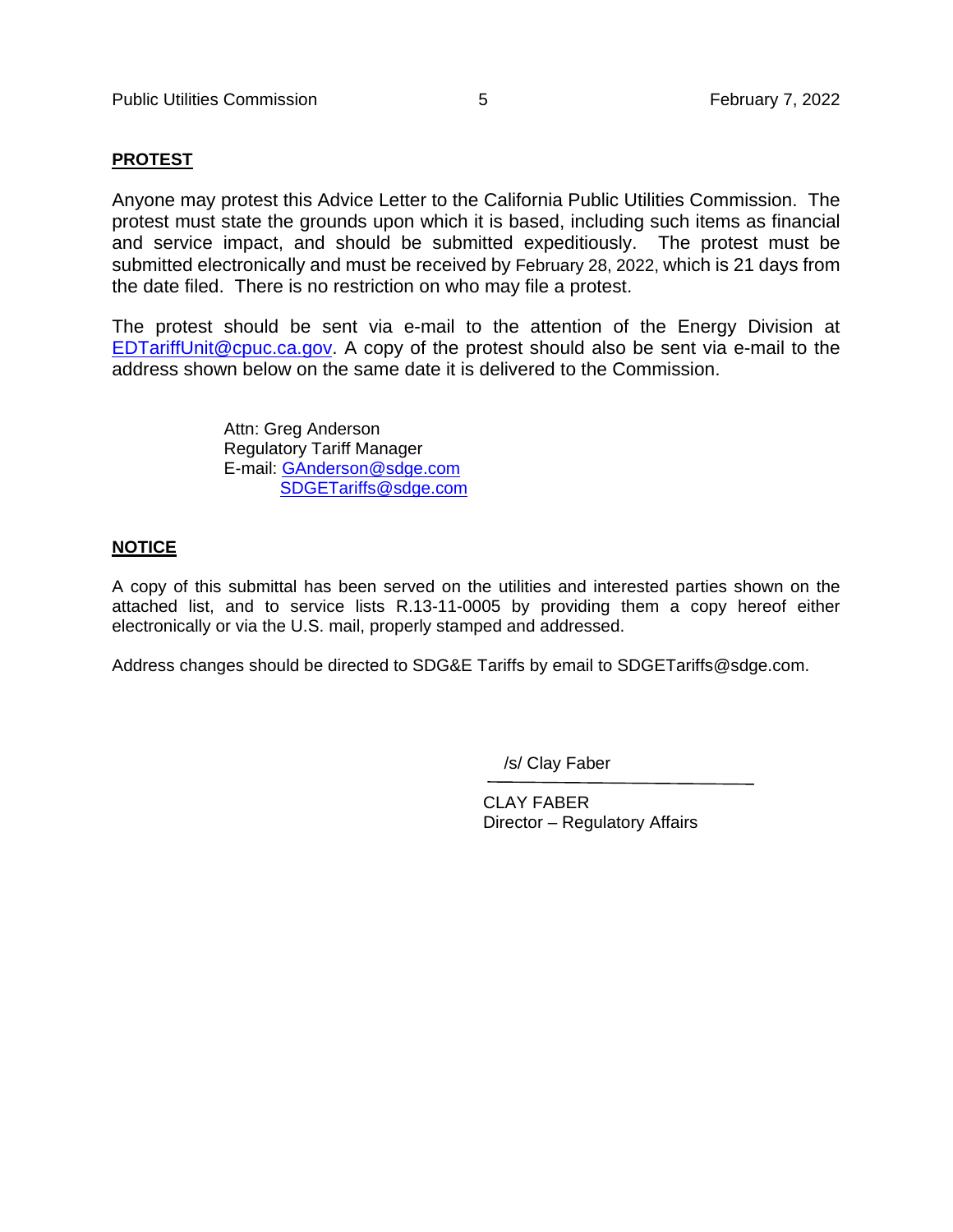**RASHER California Public Utilities Commission** 

# ADVICE LETTER SUMMARY ENERGY



| MUST BE COMPLETED BY UTILITY (Attach additional pages as needed)                                                                                                                                                                                                               |                                                                                                                                              |                   |  |  |
|--------------------------------------------------------------------------------------------------------------------------------------------------------------------------------------------------------------------------------------------------------------------------------|----------------------------------------------------------------------------------------------------------------------------------------------|-------------------|--|--|
| Company name/CPUC Utility No.: San Diego Gas & Electric (U902-E)                                                                                                                                                                                                               |                                                                                                                                              |                   |  |  |
| Utility type:<br><b>WATER</b><br><b>ELC</b><br>GAS<br>V<br><b>PLC</b><br><b>HEAT</b>                                                                                                                                                                                           | Contact Person: Norma Toothman<br>Phone #: 619-605-9877<br>E-mail: NLToothman@sdge.com<br>E-mail Disposition Notice to: SDGETariffs@sdge.com |                   |  |  |
| <b>EXPLANATION OF UTILITY TYPE</b><br>$GAS = Gas$<br>$ELC = Electric$<br>$WATER = Water$<br>PLC = Pipeline<br>$HEAT = Heat$                                                                                                                                                    | (Date Submitted / Received Stamp by CPUC)                                                                                                    |                   |  |  |
| Advice Letter (AL) #: 3951-E                                                                                                                                                                                                                                                   | Tier Designation: 2                                                                                                                          |                   |  |  |
| Subject of AL:<br>San Diego Gas & Electric Company's Energy Efficiency (EE) Request for Authorization for San Diego<br>Gas & Electric Market Access Program (MAP) Funding Pursuant To Decision 21-12-011                                                                       |                                                                                                                                              |                   |  |  |
| Keywords (choose from CPUC listing): Compliance<br>AL Type: [<br>Monthly $\Box$ Quarterly $\Box$ Annual $\Box$ One-Time $ v $ Other:<br>$\blacksquare$                                                                                                                         |                                                                                                                                              |                   |  |  |
| D.21-12-011                                                                                                                                                                                                                                                                    | If AL submitted in compliance with a Commission order, indicate relevant Decision/Resolution #:                                              |                   |  |  |
| Does AL replace a withdrawn or rejected AL? If so, identify the prior AL: $N/A$                                                                                                                                                                                                |                                                                                                                                              |                   |  |  |
| Summarize differences between the AL and the prior withdrawn or rejected AL: $N/A$                                                                                                                                                                                             |                                                                                                                                              |                   |  |  |
| Confidential treatment requested?<br>Yes                                                                                                                                                                                                                                       | IV<br>† No                                                                                                                                   |                   |  |  |
| If yes, specification of confidential information:<br>Confidential information will be made available to appropriate parties who execute a<br>nondisclosure agreement. Name and contact information to request nondisclosure agreement/<br>access to confidential information: |                                                                                                                                              |                   |  |  |
| Resolution required?<br>Yes<br>No                                                                                                                                                                                                                                              |                                                                                                                                              |                   |  |  |
| Requested effective date: 3/9/22                                                                                                                                                                                                                                               | No. of tariff sheets: $N/A$                                                                                                                  |                   |  |  |
| Estimated system annual revenue effect (%):                                                                                                                                                                                                                                    |                                                                                                                                              |                   |  |  |
| Estimated system average rate effect (%):                                                                                                                                                                                                                                      |                                                                                                                                              |                   |  |  |
| When rates are affected by AL, include attachment in AL showing average rate effects on customer classes<br>(residential, small commercial, large C/I, agricultural, lighting).                                                                                                |                                                                                                                                              |                   |  |  |
| Tariff schedules affected: $N/A$                                                                                                                                                                                                                                               |                                                                                                                                              |                   |  |  |
| Service affected and changes proposed <sup>1:</sup> $N/A$<br>Pending advice letters that revise the same tariff sheets: $N/A$                                                                                                                                                  |                                                                                                                                              |                   |  |  |
| <sup>1</sup> Discuss in AL if more space is needed.                                                                                                                                                                                                                            |                                                                                                                                              | <b>Clear Form</b> |  |  |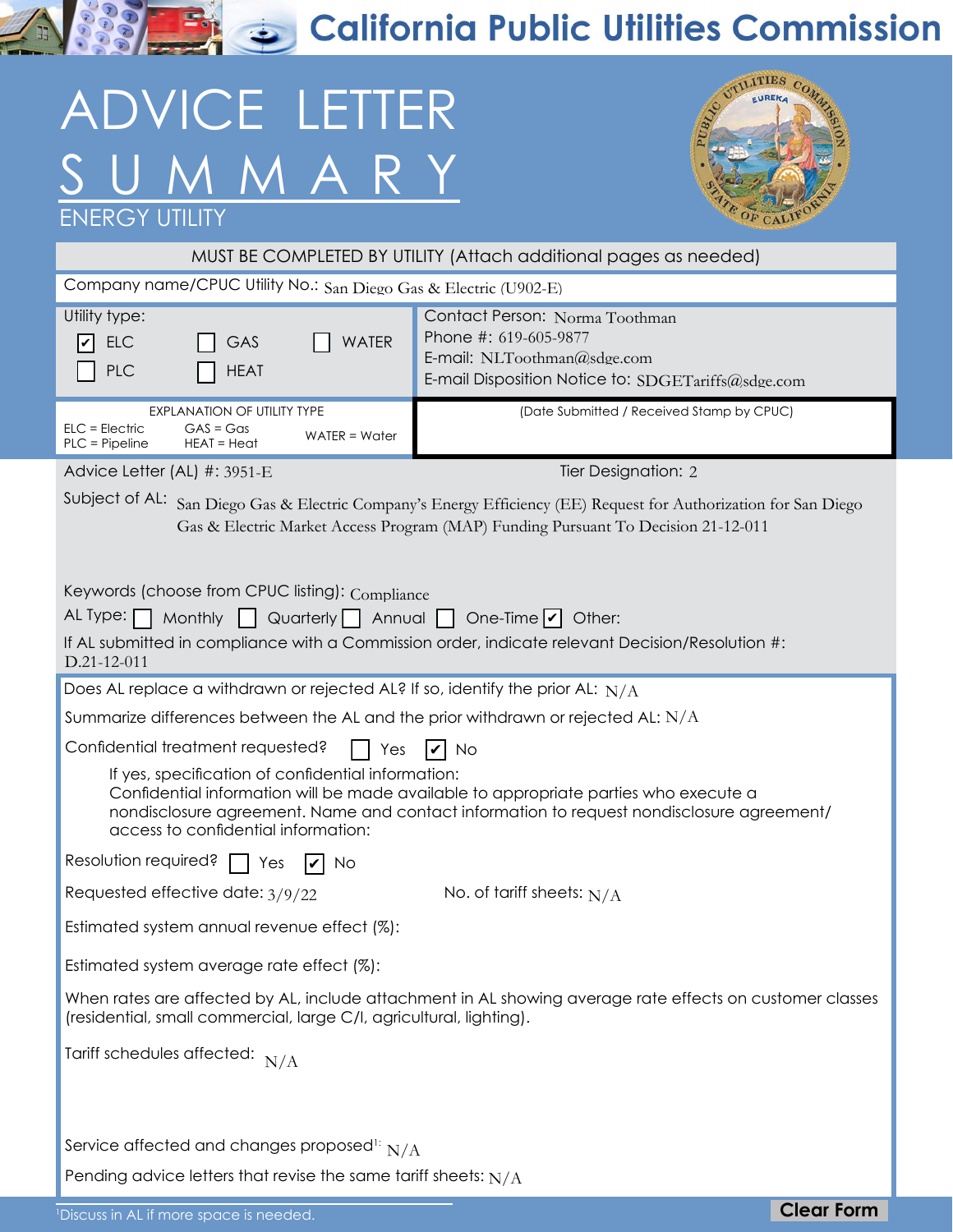**Protests and all other correspondence regarding this AL are due no later than 20 days after the date of this submittal, unless otherwise authorized by the Commission, and shall be sent to:**

۰

| CPUC, Energy Division<br>Attention: Tariff Unit<br>505 Van Ness Avenue<br>San Francisco, CA 94102<br>Email: EDTariffUnit@cpuc.ca.gov | Name: Greg Anderson<br>Title:<br>Utility Name: San Diego Gas & Electric<br>Address: 8330 Century Park Court, CP32C<br>City: San Diego<br>Zip: 92123<br>State: California                                                                                                             |
|--------------------------------------------------------------------------------------------------------------------------------------|--------------------------------------------------------------------------------------------------------------------------------------------------------------------------------------------------------------------------------------------------------------------------------------|
|                                                                                                                                      | Telephone (xxx) xxx-xxxx:<br>Facsimile (xxx) xxx-xxxx:<br>Email: GAnderson@sdge.com                                                                                                                                                                                                  |
|                                                                                                                                      | Name: SDG&E Tariff Department<br>Title:<br>Utility Name: San Diego Gas & Electric Company<br>Address: 8330 Century Park Court; CP 31D<br>City: San Diego<br>State: California<br>Zip: 92123<br>Telephone (xxx) xxx-xxxx:<br>Facsimile (xxx) xxx-xxxx:<br>Email: SDGETariffs@Sdge.com |